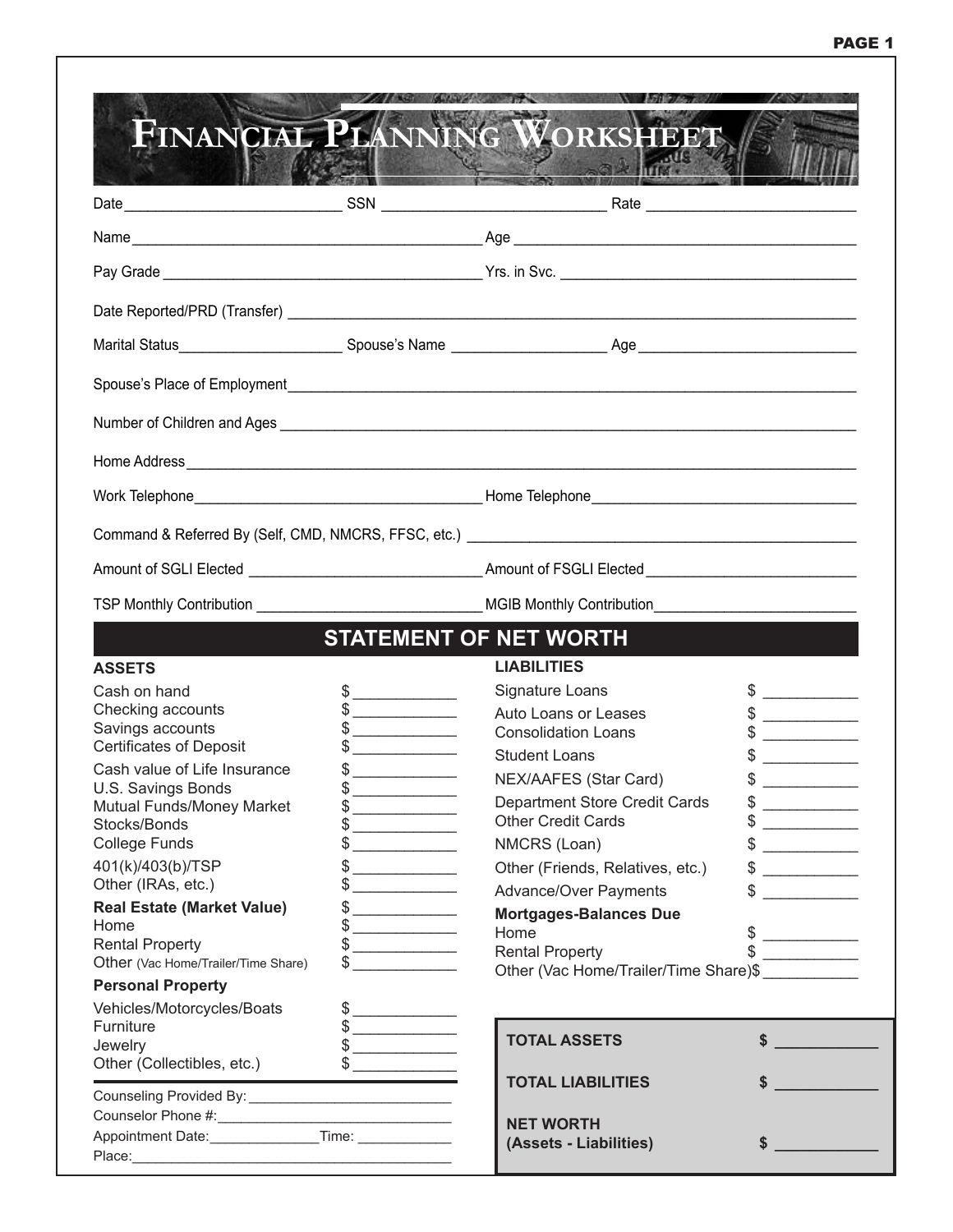### PAGE<sub>2</sub>

|         | <b>MONTHLY INCOME</b>                        |                   |  |                                           |                                  |  |  |  |
|---------|----------------------------------------------|-------------------|--|-------------------------------------------|----------------------------------|--|--|--|
|         | <b>ENTITLEMENTS</b>                          | <b>ACTUAL</b>     |  | <b>REMARKS</b>                            |                                  |  |  |  |
| *       | Base Pay                                     |                   |  |                                           | Monthly Contribution Amount      |  |  |  |
|         | Basic Allowance for Housing (BAH I or II)    |                   |  |                                           |                                  |  |  |  |
|         | Overseas Housing Allowance (OHA)             |                   |  |                                           |                                  |  |  |  |
|         | Basic Allowance for Subsistence (BAS)        |                   |  |                                           |                                  |  |  |  |
|         | Family Separation Allowance (FSA)            |                   |  |                                           |                                  |  |  |  |
| $\star$ | Flight Pay/Diving Pay/Flight Deck Pay        |                   |  |                                           |                                  |  |  |  |
| $\star$ | Submarine Pay                                |                   |  |                                           |                                  |  |  |  |
| $\ast$  | Other Hazardous Duty Pay                     |                   |  |                                           |                                  |  |  |  |
| $\star$ | Sea Pay                                      |                   |  |                                           |                                  |  |  |  |
|         | Taxable COLA                                 |                   |  |                                           |                                  |  |  |  |
|         | Other (tax exempt/allowance eg. COLA/FSSA)   |                   |  |                                           |                                  |  |  |  |
|         | TOTAL MILITARY COMPENSATION<br>(A)           |                   |  |                                           |                                  |  |  |  |
| *       | Taxable pay (                                |                   |  |                                           | Excludes pretax ded for TSP/MGIB |  |  |  |
|         | <b>DEDUCTIONS</b>                            | <b>ACTUAL</b>     |  | <b>PROJECTED</b>                          | <b>REMARKS</b>                   |  |  |  |
|         | <b>ALLOTMENT</b>                             |                   |  |                                           | For/ends?                        |  |  |  |
|         | <b>ALLOTMENT</b>                             |                   |  |                                           | For/ends?                        |  |  |  |
|         | <b>ALLOTMENT</b>                             |                   |  |                                           | For/ends?                        |  |  |  |
|         | <b>ALLOTMENT</b>                             |                   |  |                                           | For/ends?                        |  |  |  |
|         | <b>Meal Collection Deduction</b>             |                   |  |                                           |                                  |  |  |  |
|         |                                              |                   |  |                                           |                                  |  |  |  |
|         | Family SGLI (For Spouses)<br>SGLI and T-SGLI |                   |  |                                           |                                  |  |  |  |
|         |                                              |                   |  |                                           |                                  |  |  |  |
|         | Uniform Services TSP                         |                   |  |                                           |                                  |  |  |  |
|         | <b>MGIB</b>                                  |                   |  |                                           |                                  |  |  |  |
|         | FITW Filing Status Actual:                   |                   |  |                                           | Proj. Status:                    |  |  |  |
|         | FICA (Social Security)                       |                   |  |                                           | Base Pay Only, Excludes MGIB     |  |  |  |
|         | FICA (Medicare)                              |                   |  |                                           | Base Pay Only, Excludes MGIB     |  |  |  |
|         | State Income Tax                             |                   |  |                                           | State Claimed:                   |  |  |  |
|         | AFRH (Armed Forces Retirement Home)          |                   |  |                                           |                                  |  |  |  |
|         | Tricare Dental Plan (TDP)                    |                   |  |                                           |                                  |  |  |  |
|         | Advance Payments                             |                   |  |                                           | Ends:                            |  |  |  |
|         | Over Payments                                |                   |  |                                           | Ends:                            |  |  |  |
|         | (B)<br>TOTAL MILITARY COMPENSATION           |                   |  |                                           |                                  |  |  |  |
|         | CALCULATE NET INCOME                         | <b>ACTUAL</b>     |  | <b>PROJECTED</b>                          | <b>REMARKS</b>                   |  |  |  |
|         | $(A-B)$<br>Service Member's Take Home Pay    | \$                |  | \$                                        | Divide by 2 fr Payday Amount     |  |  |  |
|         | Service Member's Other Earnings (less taxes) |                   |  |                                           |                                  |  |  |  |
|         | Spouse's Earnings (less taxes)               |                   |  |                                           |                                  |  |  |  |
|         | <b>ALLOTMENT</b>                             |                   |  |                                           |                                  |  |  |  |
|         | <b>ALLOTMENT</b>                             |                   |  |                                           |                                  |  |  |  |
|         | <b>ALLOTMENT</b>                             |                   |  |                                           |                                  |  |  |  |
|         | <b>ALLOTMENT</b>                             |                   |  |                                           |                                  |  |  |  |
|         | <b>Meal Collection Deduction</b>             |                   |  |                                           |                                  |  |  |  |
|         | Family SGLI (For Spouses)                    |                   |  |                                           |                                  |  |  |  |
|         | SGLI and T-SGLI                              |                   |  |                                           |                                  |  |  |  |
|         | Uniform Services TSP                         |                   |  |                                           |                                  |  |  |  |
|         | <b>MGIB</b>                                  |                   |  |                                           |                                  |  |  |  |
|         | Tricare Dental Plan (TDP)                    |                   |  |                                           |                                  |  |  |  |
|         | <b>Advance Payments</b>                      |                   |  |                                           |                                  |  |  |  |
|         | Over Payments                                |                   |  |                                           |                                  |  |  |  |
|         | Child Support/Alimony (Received/Income)      |                   |  |                                           |                                  |  |  |  |
|         | Other Income (e.g. SSI, Rental Income)       |                   |  |                                           |                                  |  |  |  |
|         | TOTAL MONTHLY LIVING INCOME                  | $\boldsymbol{\$}$ |  | $\, \, \raisebox{12pt}{$\scriptstyle \$}$ | Actual:                          |  |  |  |

*\*Note: Pay Entitlements are taxable. Allowance Entitlements are non-taxable.*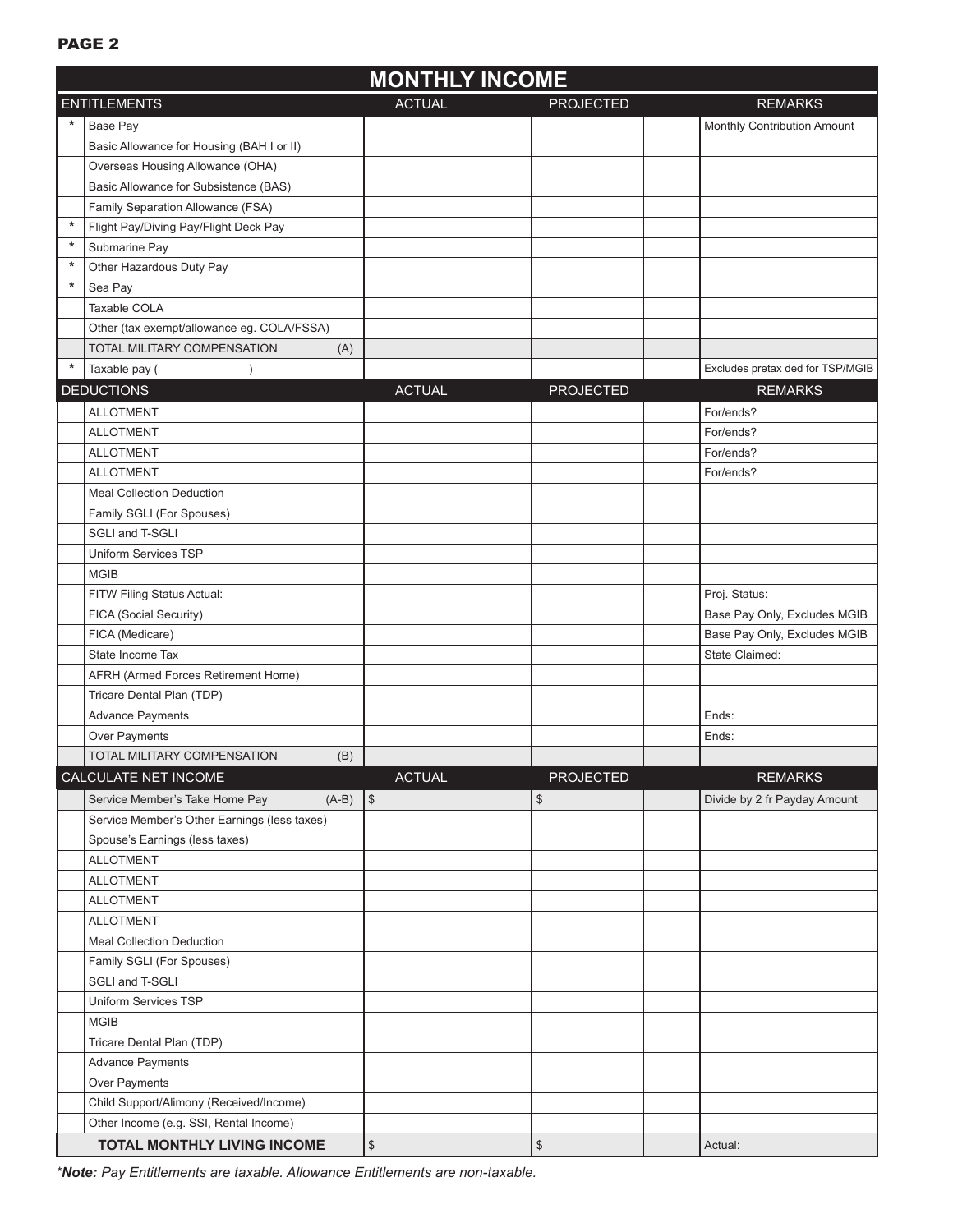#### **MONTHLY SAVINGS AND LIVING EXPENSES** SAVINGS ACTUAL PROJECTED REMARKS **SAVINGS** Emergency Fund (1-3 months) Monthly Contribution Amount<br>
Goal: 10% of Net Income Reserve Fund<br>
Monthly Contribution Amount Goal: 10% of Net Income Actual Projected | "Goal-Getter Fund \$ \$ Investments/IRAs/TSP/etc. TOTAL SAVINGS AND INVESTMENTS (10%) LIVING EXPENSES ACTUAL ACTUAL PROJECTED REMARKS **HOUSEHOLD** Furnishings Maintenance/Repairs Mortgage/Rent Taxes/Fees **FOOD** Dining Out Groceries Lunches include school and work lunches include school and work lunches Vending Machines Meal Deductions **UTILITIES** Cable/Satellite TV Cellular/Pagers/Phone Cards **Electricity** Internet Service Natural Gas/Propane Telephone **Local=\$\_\_\_\_\_Long Distance=\$\_** Water/Garbage/Sewage **CHILD CARE** Allowances Daycare Support **Include other dependant care AUTOMOBILE** Gasoline Maintenance/Repairs Other **CLOTHING** Laundry/Dry Cleaning Purchases (\$50 monthly per person) **INSURANCE** Automobile Health/Life Homeowners/Renters SGLI/T-SGLI/FSGLI Both service member/Family SGLI Tricare Dental **HEALTHCARE** Dental Eye Care Hospital/Physician Prescriptions **EDUCATION** Books Tuition/Fees include room and board include room and board MGIB Montgomery GI Bill (MGIB) **CONTRIBUTIONS** Charities Club Dues/Association Fees Religious **LEISURE** Athletic Events/Sporting Goods **include Spectator Sports** and a spectator sports Books/Magazines Computer Products (Software/Hardware) DVD/VHS/Video Games/CDs purchase and rental purchase and rental **Entertaining** Lessons/Toys & Games **dance, music, self-defense, tutor, etc.** dance, music, self-defense, tutor, etc. Travel/Lodging **GIFTS** Holidays Birthdays/Anniversaries **PERSONAL CARE** Barber/Beauty Shop Beer/Liquor/Wine Other **ABC, Package Store, etc.** The ABC, Package Store, etc. **ABC, Package Store, etc.** Tobacco Products **PET CARE** Food/Supplies Veterinarian/Service (boarding/grooming) **MISCELLANEOUS** ATM Fees/Stamps/etc. Other **Commend \$50-\$150 Buffer** Recommend \$50-\$150 Buffer **TOTAL MONTHLY LIVING EXPENSES (70%)** \$ \$ Actual: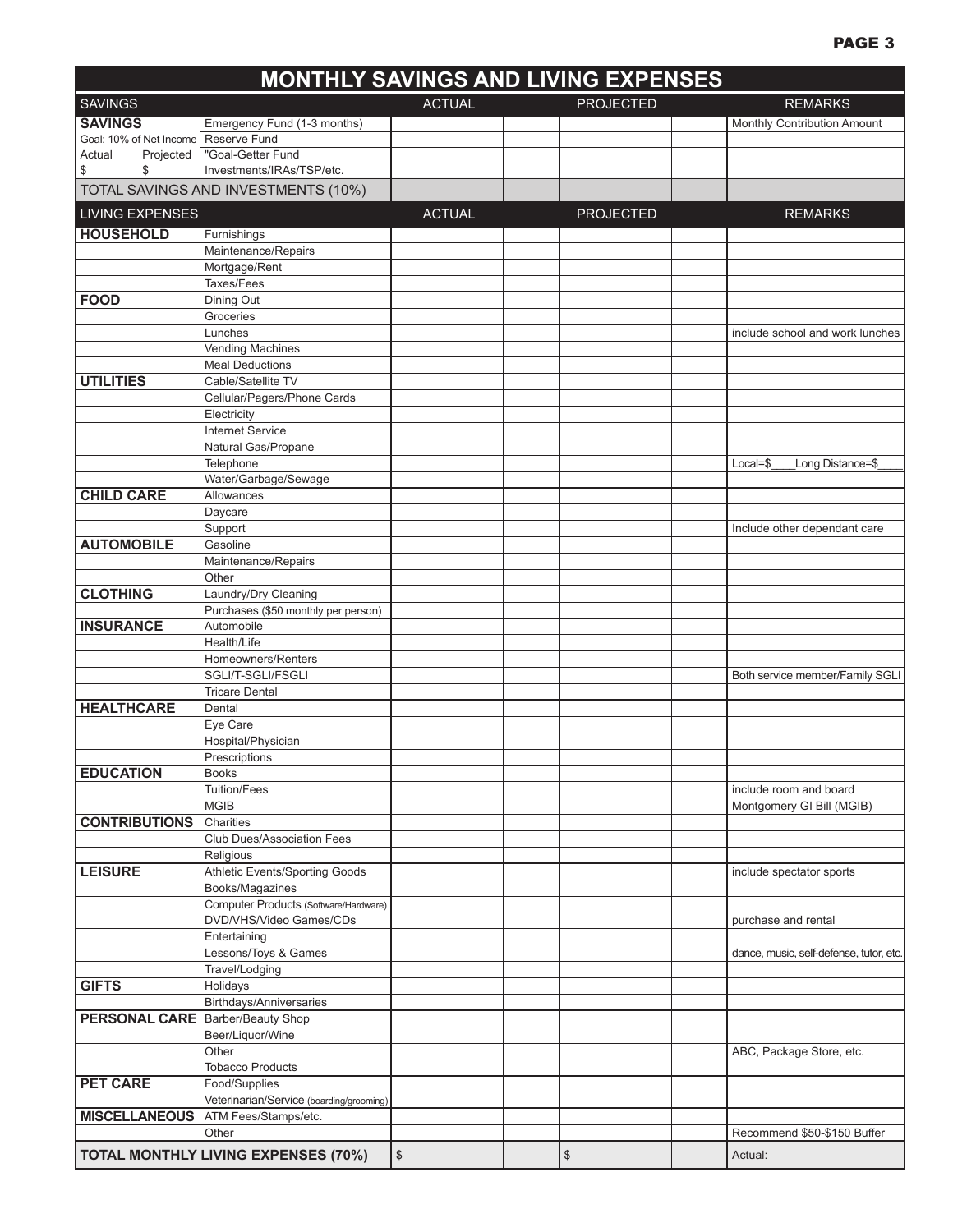### PAGE 4

# **INDEBTEDNESS 20%**

| <b>CREDITOR</b>   | <b>PURPOSE</b> | <b>MONTHLY</b><br><b>PAYMENT</b> | <b>BALANCE</b> | <b>PROJECTED</b><br><b>PAYMENT</b> | <b>REMARKS</b><br>(Mos Behind, Pd by Allotment, etc.) | APR % |
|-------------------|----------------|----------------------------------|----------------|------------------------------------|-------------------------------------------------------|-------|
| 1. US Govt.       | Advance Pay    |                                  |                |                                    | <b>Automatic Deduction</b>                            |       |
| 2. US Govt.       | Over Payments  |                                  |                |                                    | Automatic Deduction                                   |       |
| 3.                |                |                                  |                |                                    |                                                       |       |
| 4.                |                |                                  |                |                                    |                                                       |       |
| 5.                |                |                                  |                |                                    |                                                       |       |
| 6.                |                |                                  |                |                                    |                                                       |       |
| $\overline{7}$ .  |                |                                  |                |                                    |                                                       |       |
| 8.                |                |                                  |                |                                    |                                                       |       |
| 8.                |                |                                  |                |                                    |                                                       |       |
| 10.               |                |                                  |                |                                    |                                                       |       |
| 11.               |                |                                  |                |                                    |                                                       |       |
| 12.               |                |                                  |                |                                    |                                                       |       |
| 13.               |                |                                  |                |                                    |                                                       |       |
| 14.               |                |                                  |                |                                    |                                                       |       |
| 15.               |                |                                  |                |                                    |                                                       |       |
| 16.               |                |                                  |                |                                    |                                                       |       |
| 17.               |                |                                  |                |                                    |                                                       |       |
| 18.               |                |                                  |                |                                    |                                                       |       |
| 19.               |                |                                  |                |                                    |                                                       |       |
| 20.               |                |                                  |                |                                    |                                                       |       |
| 21.               |                |                                  |                |                                    |                                                       |       |
| $\overline{22}$ . |                |                                  |                |                                    |                                                       |       |
| 23.               |                |                                  |                |                                    |                                                       |       |
| 24.               |                |                                  |                |                                    |                                                       |       |
| 25.               |                |                                  |                |                                    |                                                       |       |
|                   | <b>TOTAL</b>   |                                  |                |                                    |                                                       |       |

# **SUMMARY**

|                                  |                | <b>ACTUAL</b> | <b>PROJECTED</b> |
|----------------------------------|----------------|---------------|------------------|
| NET INCOME (Bottom of Page 2)    |                |               |                  |
| SAVINGS & INVESTMENTS (Page 3)   |                |               |                  |
| LIVING EXPENSES (Page 3)         |                |               |                  |
| AMOUNT LEFT TO PAY DEBTS         | =              |               |                  |
| TOTAL MONTHLY DEBT PMTS (Page 4) | $\overline{a}$ |               |                  |
| <b>SURPLUS OR DEFICIT</b>        |                |               |                  |

(Total Monthly Debt Payments ÷ Net Income x 100 = Debt-to-Income Ratio)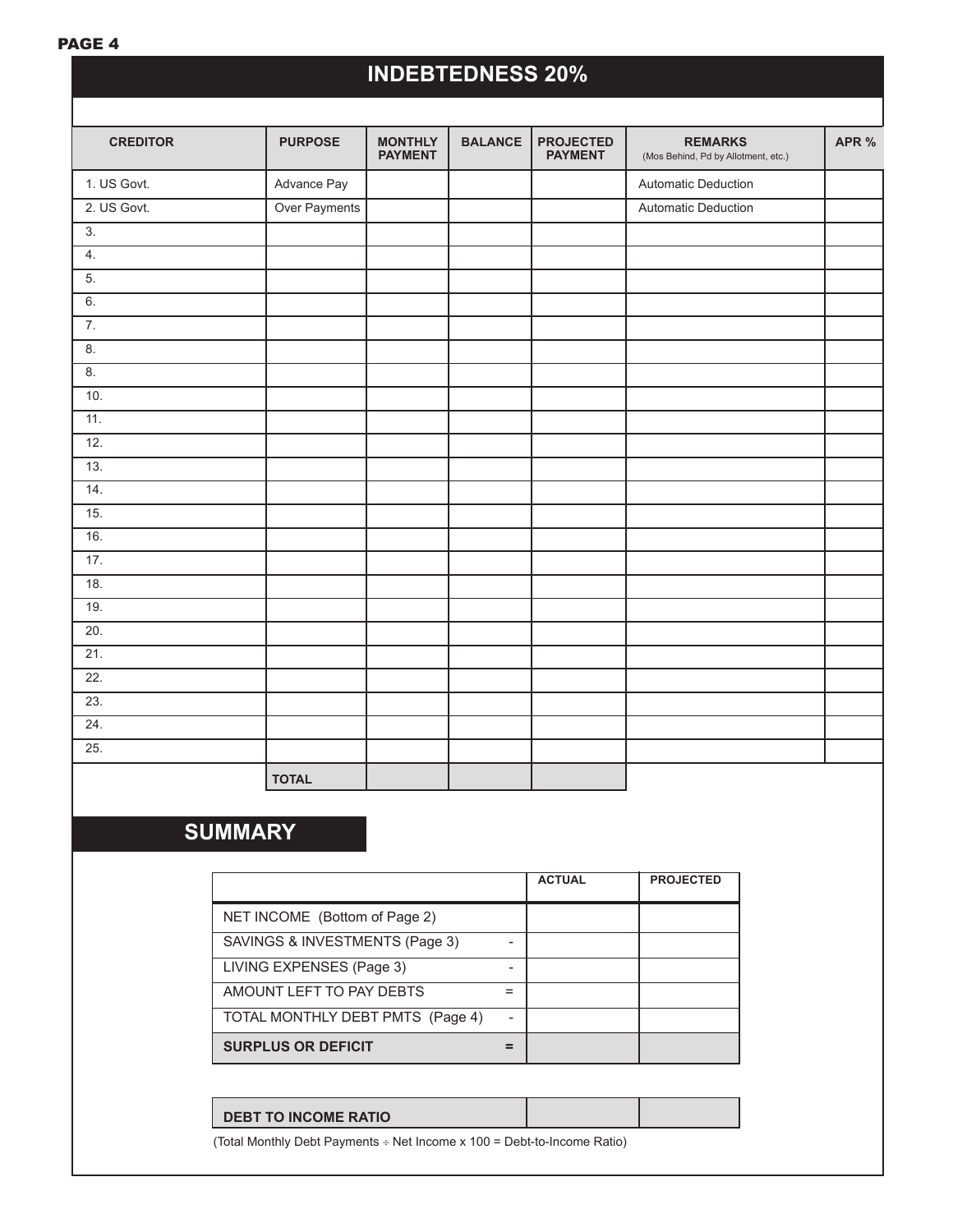# **ACTION PLAN**

### **proposed options**

#### **Increase Income**

#### **Decrease Living Expenses**

#### **Decrease Indebtedness**

## **REFERRALS/RECOMMENDED TRAINING**

## **SETTING YOUR GOALS (Short & Long Term)**

| <b>GOAL</b> | <b>COST</b> | / DATE WANTED | = MONTHLY SAVINGS<br><b>TO REACH GOAL</b> |
|-------------|-------------|---------------|-------------------------------------------|
|             |             |               |                                           |
| ◠           |             |               |                                           |
| 3           |             |               |                                           |
|             |             |               |                                           |
| 5.          |             |               |                                           |
| 6           |             |               |                                           |
|             |             |               |                                           |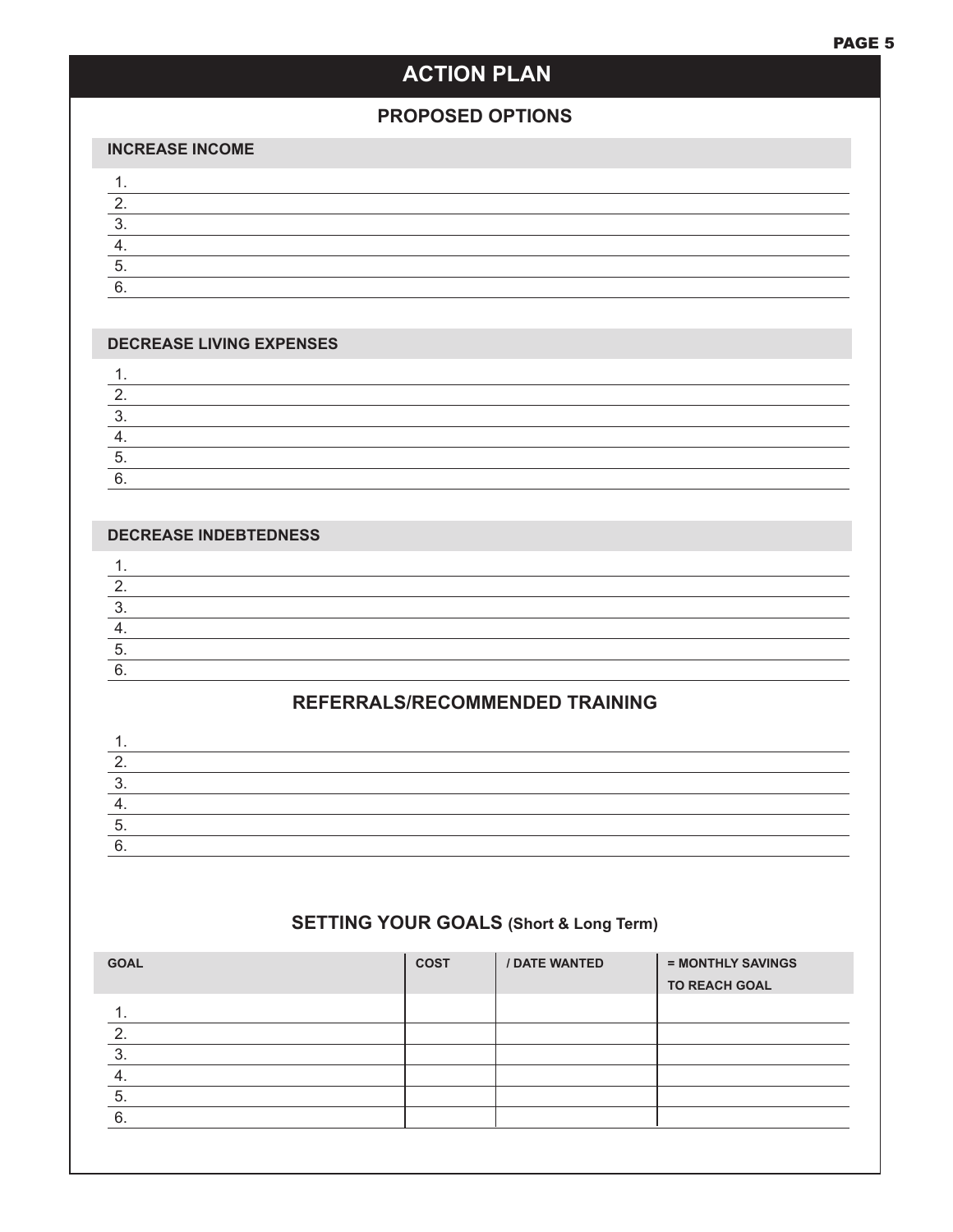### PAGE 6

|                                                                                                  |                                            |              |                           |              |   | <b>MONTHLY SPENDING PLAN</b> |             |         |                |              |                           |         |   |
|--------------------------------------------------------------------------------------------------|--------------------------------------------|--------------|---------------------------|--------------|---|------------------------------|-------------|---------|----------------|--------------|---------------------------|---------|---|
| TOTAL TAKE HOME PAY                                                                              |                                            | <b>MONTH</b> |                           |              |   | <b>MONTH</b>                 |             |         |                | <b>MONTH</b> |                           |         |   |
| BY PAYDAY                                                                                        |                                            | 1st          |                           | 15th         |   | 1st                          |             | 15th    |                | 1st          |                           | 15th    |   |
| Note: Subtract all savings or living expenses deducted from pay (e.g. TSP) or paid by allotment. |                                            |              |                           |              |   |                              |             |         |                |              |                           |         |   |
| P = Planned Expenses<br>A = Actual Expenses                                                      | Budgeted<br>Amount                         | $\sf P$      | $\boldsymbol{\mathsf{A}}$ | $\mathsf{P}$ | A | $\mathsf{P}$                 | $\mathsf A$ | $\sf P$ | $\overline{A}$ | $\sf P$      | $\boldsymbol{\mathsf{A}}$ | $\sf P$ | Α |
| Savings & Investments                                                                            |                                            |              |                           |              |   |                              |             |         |                |              |                           |         |   |
| Housing                                                                                          |                                            |              |                           |              |   |                              |             |         |                |              |                           |         |   |
| Food                                                                                             |                                            |              |                           |              |   |                              |             |         |                |              |                           |         |   |
| <b>Utilities</b>                                                                                 |                                            |              |                           |              |   |                              |             |         |                |              |                           |         |   |
| Transportation                                                                                   |                                            |              |                           |              |   |                              |             |         |                |              |                           |         |   |
| Clothes                                                                                          |                                            |              |                           |              |   |                              |             |         |                |              |                           |         |   |
| Insurance                                                                                        |                                            |              |                           |              |   |                              |             |         |                |              |                           |         |   |
| Health                                                                                           |                                            |              |                           |              |   |                              |             |         |                |              |                           |         |   |
| Education                                                                                        |                                            |              |                           |              |   |                              |             |         |                |              |                           |         |   |
| Contributions                                                                                    |                                            |              |                           |              |   |                              |             |         |                |              |                           |         |   |
| Subscriptions                                                                                    |                                            |              |                           |              |   |                              |             |         |                |              |                           |         |   |
| Personal                                                                                         |                                            |              |                           |              |   |                              |             |         |                |              |                           |         |   |
| Entertainment                                                                                    |                                            |              |                           |              |   |                              |             |         |                |              |                           |         |   |
| Dependent Care                                                                                   |                                            |              |                           |              |   |                              |             |         |                |              |                           |         |   |
| Miscellaneous                                                                                    |                                            |              |                           |              |   |                              |             |         |                |              |                           |         |   |
| Creditors:                                                                                       | Do not include creditors paid by allotment |              |                           |              |   |                              |             |         |                |              |                           |         |   |
|                                                                                                  |                                            |              |                           |              |   |                              |             |         |                |              |                           |         |   |
|                                                                                                  |                                            |              |                           |              |   |                              |             |         |                |              |                           |         |   |
|                                                                                                  |                                            |              |                           |              |   |                              |             |         |                |              |                           |         |   |
|                                                                                                  |                                            |              |                           |              |   |                              |             |         |                |              |                           |         |   |
|                                                                                                  |                                            |              |                           |              |   |                              |             |         |                |              |                           |         |   |
|                                                                                                  |                                            |              |                           |              |   |                              |             |         |                |              |                           |         |   |
|                                                                                                  |                                            |              |                           |              |   |                              |             |         |                |              |                           |         |   |
|                                                                                                  |                                            |              |                           |              |   |                              |             |         |                |              |                           |         |   |
|                                                                                                  |                                            |              |                           |              |   |                              |             |         |                |              |                           |         |   |
|                                                                                                  |                                            |              |                           |              |   |                              |             |         |                |              |                           |         |   |
|                                                                                                  |                                            |              |                           |              |   |                              |             |         |                |              |                           |         |   |
|                                                                                                  |                                            |              |                           |              |   |                              |             |         |                |              |                           |         |   |
|                                                                                                  |                                            |              |                           |              |   |                              |             |         |                |              |                           |         |   |
| <b>TOTALS</b>                                                                                    |                                            |              |                           |              |   |                              |             |         |                |              |                           |         |   |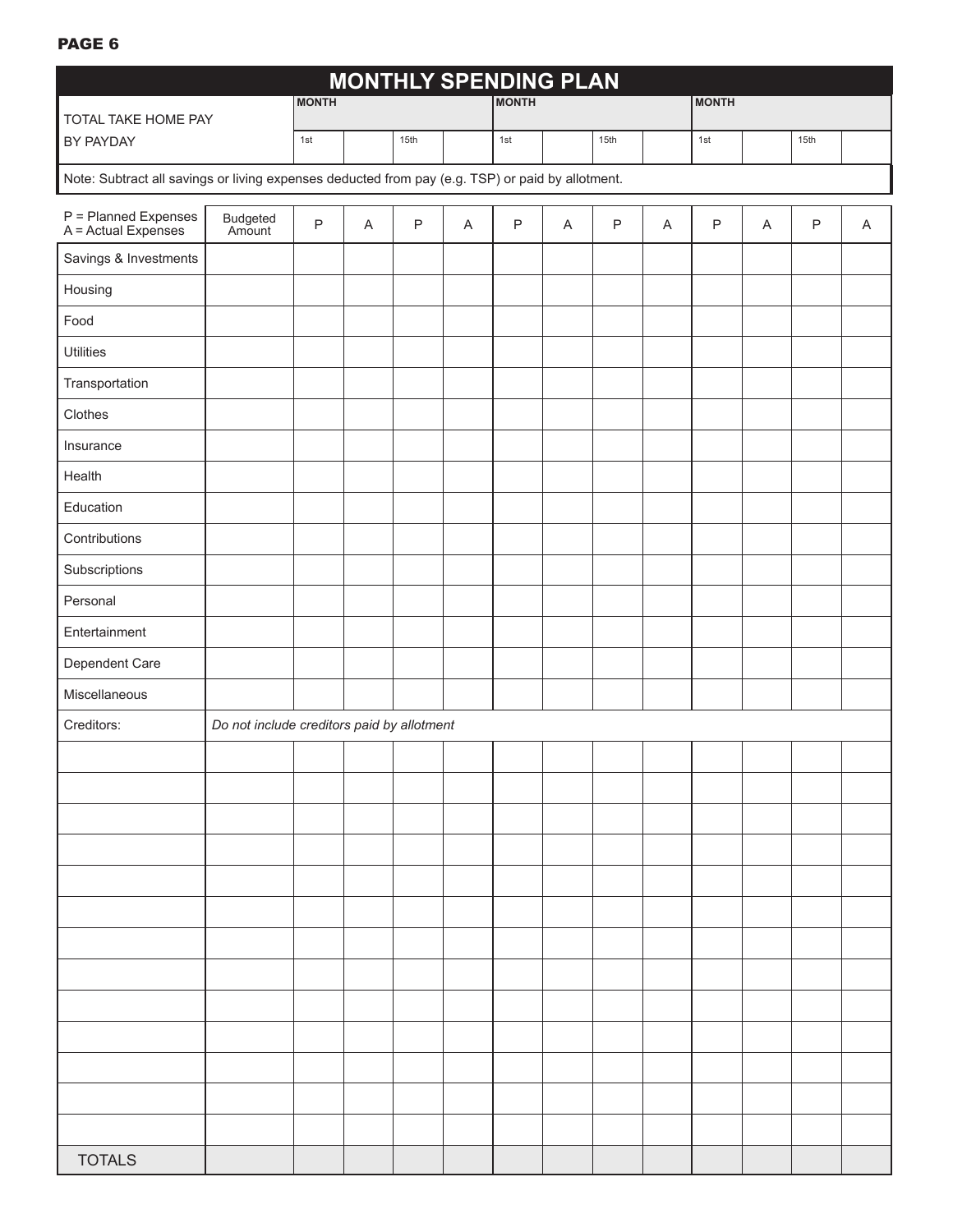# **monthly spending PLAN**

### **Keep track of your daily expenses for two weeks**

Keep a record of how you spend your money for the next two weeks. The secret is to record it when you spend it. Using a "stickie" note in your wallet or purse will help you track your expenditures. When you go for your money make a note on your "stickie"; (put the amount and what you spent your money on). At the end of the day, transfer the recorded amounts to this record. Be sure to include bills paid, along with sodas, lunches, etc.

Remember this is for tracking your take home pay, don't include allotments.

| TAKE HOME PAY FOR TWO WEEKS |         |       | $\overline{\phantom{a}}$ |       | Dates   |                  |                                                             |  |
|-----------------------------|---------|-------|--------------------------|-------|---------|------------------|-------------------------------------------------------------|--|
| DATE:                       |         | DATE: |                          | DATE: |         | DATE:            |                                                             |  |
| Item:                       | Amount: | Item: | Amount:                  | Item: | Amount: | Item:            | Amount:                                                     |  |
| DATE:                       |         | DATE: |                          | DATE: |         | DATE:            |                                                             |  |
| Item:                       | Amount: | Item: | Amount:                  | Item: | Amount: | Item:            | Amount:                                                     |  |
| DATE:                       |         | DATE: |                          | DATE: |         | DATE:            |                                                             |  |
| Item:                       | Amount: | Item: | Amount:                  | Item: | Amount: | Item:            | Amount:                                                     |  |
| DATE:                       |         | DATE: |                          | DATE: |         |                  |                                                             |  |
| Item:                       | Amount: | Item: | Amount:                  | Item: | Amount: | Amount Spent: \$ | Take Home<br>Pay: $\frac{1}{2}$<br>Balance: $+$ \$ $+$ 0r - |  |